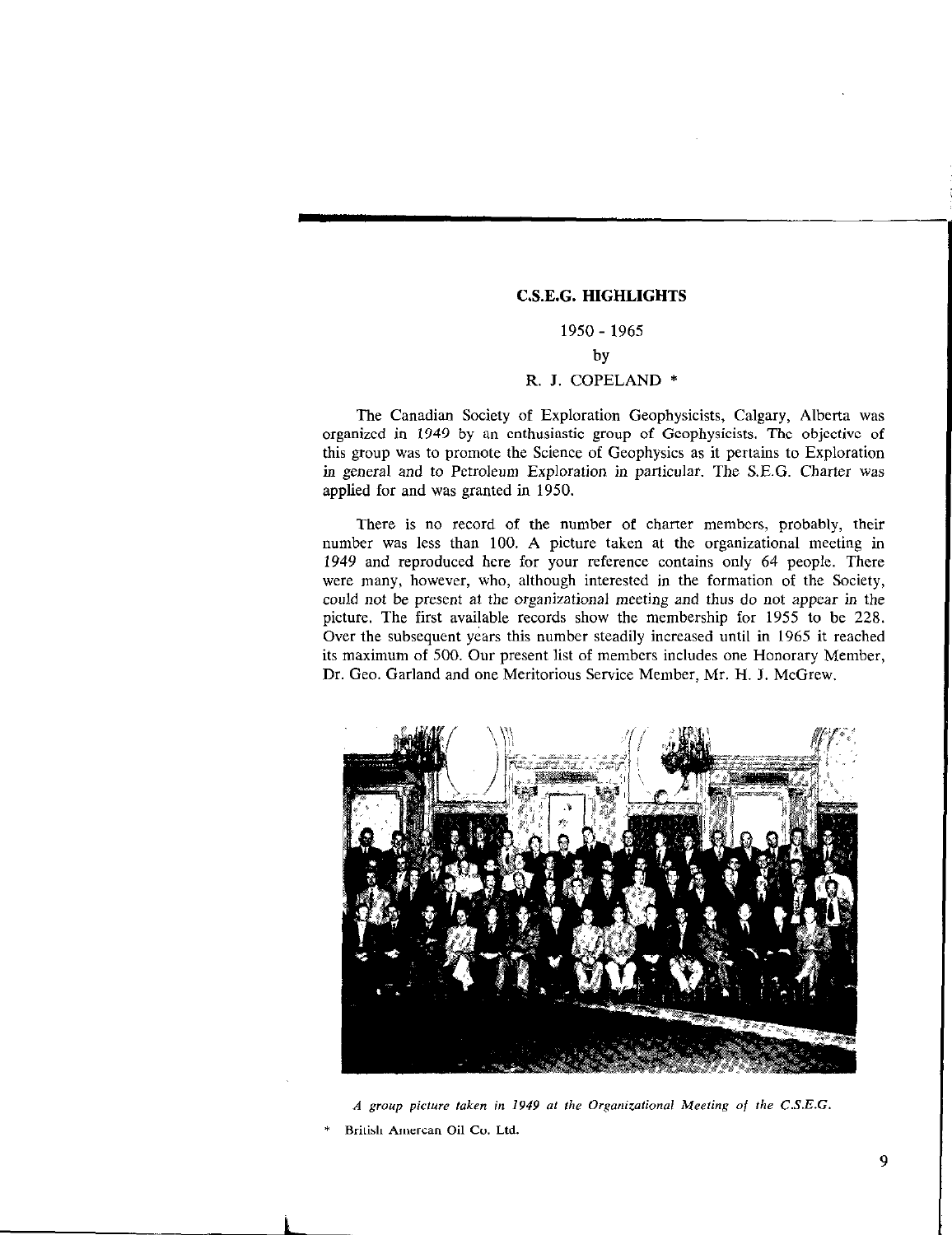The Executive Officers of the C.S.E.G. elected at the organizational meeting and those that followed them during the years 1950 - 1965 were:

| <b>YEAR</b> | <b>PRESIDENT</b>   | <b>VICE-PRESIDENT</b> | <b>SECRETARY</b><br><b>TREASURER</b> |  |
|-------------|--------------------|-----------------------|--------------------------------------|--|
| 1950        | John O. Galloway   | C. M. Moore Jr.       | L. J. Richards                       |  |
| 1951        | C. M. Moore, Jr.   | L. I. Brockway        | H. J. Kidder                         |  |
| 1952        | L. I. Brockway     | N. J. Christie        | W. P. Ogilvie                        |  |
|             | N. J. Christie     |                       |                                      |  |
| 1953        | W. P. Ogilvie      | W. Baillie            | Harris Cox                           |  |
| 1954        | R. J. Copeland     | G. F. Coote           | R. E. House                          |  |
| 1955        | R. D. Holland      | B. G. Haines          | H. J. McGrew                         |  |
| 1956        | R. B. Ross         | G. J. Bludun          | D. V. Bigelow                        |  |
| 1957        | G. J. Blundun      | J. C. J. Fuller       | Lorne Reed                           |  |
| 1958        | Francis A. Hale    | H. J. Kidder          | N. E. Klinck                         |  |
| 1959        | H. J. Kidder       | Milton B. Dobrin      | P. J. Savage                         |  |
| 1960        | Milton B. Dobrin   | P. J. Savage          | J. M. Desmond J. G. Goodwin          |  |
| 1961        | P. I. Bediz        | J. M. Desmond         | R. J. H. Smith N. H. Miller          |  |
| 1962        | P. J. Savage       | John Hodgkinson       | G. R. Hess<br>H. L. Farney           |  |
| 1963        | R. H. Carlyle      | E. A. M. Fulmer       | P. N. Smith<br>W. H. Elias           |  |
| 1964        | C. J. Chapman      | J. B. Cameron         | C. A. Collins<br>A. H. McKee         |  |
| 1965        | Robert A. Boulware | R. B. Galeski         | Giles H. Wilderman<br>R. M. Baillie  |  |

In 1954 and 1955 the Society's treasury was enhanced by substantial contributions from Seismic Service Supply. These contributions gave the Society the financial boost it needed to embark on some of the more ambitious endeavours of later years.

Beginning in 1954 the Society contributed financial aid to the Calgary Technical Library and this aid was continued for several years. Since that time the C.S.E.G. has been represented on the Technical Library Advisory Committee.

In 1956, an active scholarship program was instituted and contributions to this program were received from several supply companies. In 1957, \$3,150 of the collected funds were distributed among several deserving students. Further to this endeavour and with a view to creating more interest in our profession among the high school students, many members lectured to science students in the Calgary Junior and Senior High Schools.

In 1965, Professors of Geophysics from five Canadian universities and some members of the Geological Survey of Canada were entertained in Calgary by the Society and at various oil company and contractor establishments. Aside from the entertainment, they were given a review of Exploration Geophysics. It is hoped that this review will stimulate additional interest in our profession at the universities.

The International Geophysical year was a highlight in our history. The Society, through the co-operation of several companies, sponsored the recording of the Ripple Rock explosion and of an 80 mile refraction profile in Southern Alberta. The object of thcsc recordings was to learn more about the thickness of the earth's crust. Numerous other programs were conducted during this period.

10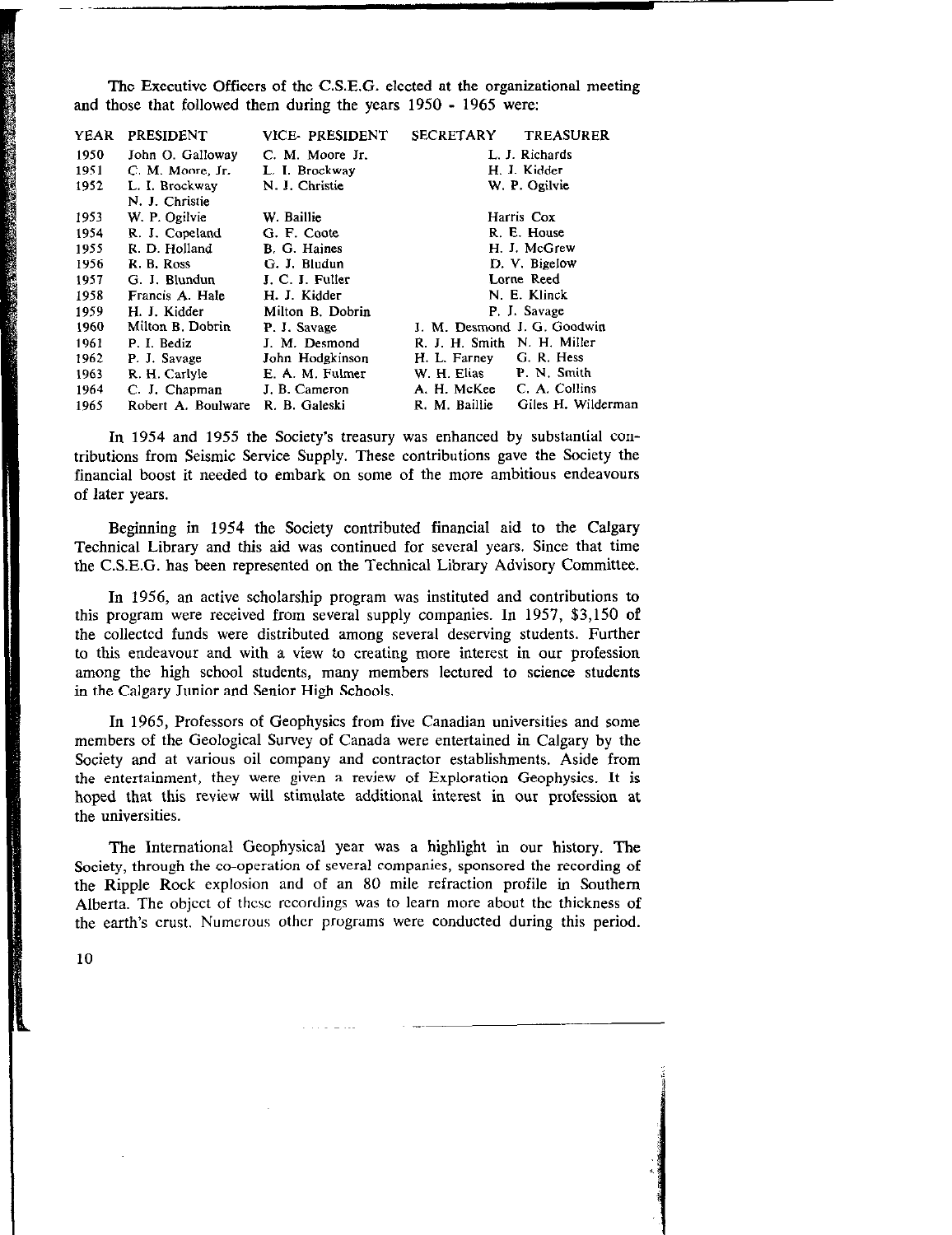Contribution of gravity data to the Dominion Observatory enabled them to complete a new gravity map of Western Canada. A study of ultra deep reflections' was also undertaken. Electrodes for the continuous recording of vertical components of natural earth currents were installed in a borehole for the Geophysical Department of the University of Alberta.

Further work by the Research Committee in later years included the recordings of large TNT explosions detonated by the Canadian Defence Research Board at Suffield, Alberta. These recordings were supervised by Dr. J. A. Mair \* of Imperial Oil.

Over the years we have had some outstanding technical meetings. One of these was a one-day session in 1961 on the theme: "Crisis in Exploration Geophysics". The speakers were experts in their field and many of them came from far away places.

The real highlight of our Society's history was in 1962. The C.S.E.G. was host to the S.E.G. for its 32nd Annual International Meeting. This was the first time such meeting was held outside the United States. Mr. N. J. Christie was General Chairman and R. A. Boulware was Co-Chairman. These men did a magnificent job as did the many committeemen who performed the multitude of tasks connected with such an undertaking. Some 1,500 delegates and wives attended. The fact that the 1969 convention will be held in Calgary is evidence of the swcess of our first effort.

A highlight of 1963 was the election of Mr. Norman I. Christie to the Presidency of the S.E.G. Another first  $-$  the first and only time a non-resident of the U.S. has received that honor.

One of the functions of the Society since 1960 has been the sponsoring of Scientific Public Lectures in the Jubilee Auditorium. This event has been held annually and below is a list of the speakers:

| YEAR | <b>SPEAKER</b>                                                              | <b>SUBJECT</b>                      |
|------|-----------------------------------------------------------------------------|-------------------------------------|
| 1960 | Dr. W. B. Currie<br>University of Sask.                                     | Aurora Borealis                     |
| 1961 | Dr. C. S. Beals<br>Dominion Astronomer                                      | Meteorite Craters<br>in Canada      |
| 1962 | Dr. Ewen A. Whitaker<br>University of Minnesota                             | A Visit to the Moon                 |
| 1963 | Dr. Harold C. Urev<br>University of California                              | Meteorites and Their<br>Composition |
| 1964 | Dr. J. Tuzo Wilson<br>University of Toronto                                 | Continental Drift                   |
| 1965 | Dr. John O'Keefe<br>NASA (National Administration<br>for Space Advancement) | Surface of the Moon                 |

During the preparation for the experiment, Alec constructed what was probably the largest and most unique micro-barometer in history from a 50 gallon rum barrel.